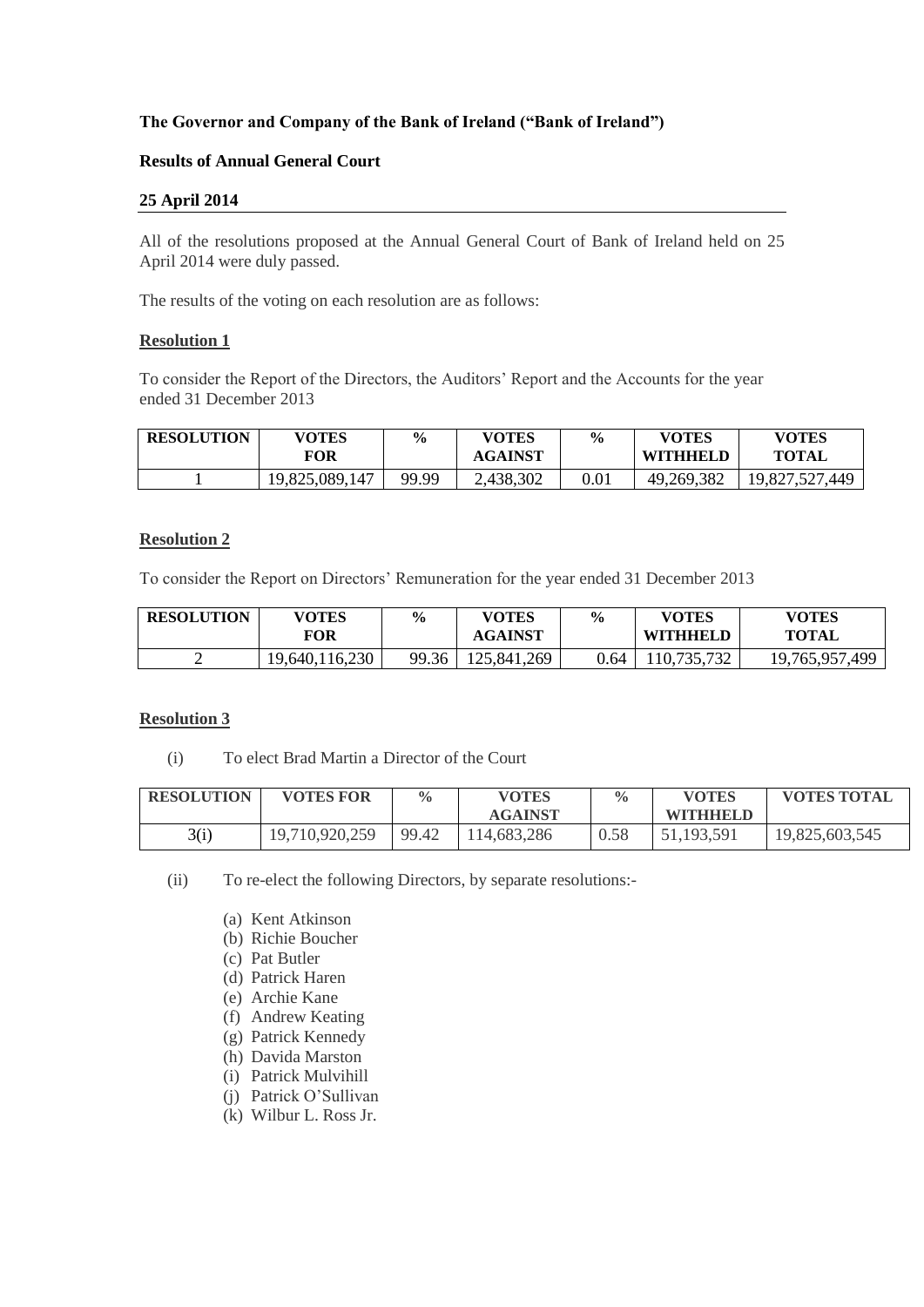| <b>RESOLUTION</b> | <b>VOTES FOR</b> | $\frac{0}{0}$ | <b>VOTES</b>   | $\frac{0}{0}$ | <b>VOTES</b> | <b>VOTES TOTAL</b> |
|-------------------|------------------|---------------|----------------|---------------|--------------|--------------------|
|                   |                  |               | <b>AGAINST</b> |               | WITHHELD     |                    |
| 3(ii)(a)          | 19,765,101,688   | 99.70         | 59,972,694     | 0.30          | 51,725,054   | 19,825,074,382     |
| 3(ii)(b)          | 19,766,721,935   | 99.71         | 58,462,711     | 0.29          | 51,642,453   | 19,825,184,646     |
| 3(ii)(c)          | 19,763,872,241   | 99.69         | 60,750,976     | 0.31          | 52,175,818   | 19,824,623,217     |
| 3(ii)(d)          | 19,755,923,071   | 99.65         | 68,945,030     | 0.35          | 51,926,334   | 19,824,868,101     |
| 3(ii)(e)          | 19,761,856,644   | 99.68         | 62,952,799     | 0.32          | 51,987,702   | 19,824,809,443     |
| 3(ii)(f)          | 19,766,624,435   | 99.70         | 58,502,134     | 0.30          | 51,670,308   | 19,825,126,569     |
| 3(ii)(g)          | 19,764,922,751   | 99.70         | 60,106,090     | 0.30          | 51,768,035   | 19,825,028,841     |
| 3(ii)(h)          | 19,765,149,978   | 99.70         | 59,700,356     | 0.30          | 51,946,542   | 19,824,850,334     |
| 3(ii)(i)          | 19,766,338,769   | 99.71         | 58,308,752     | 0.29          | 52,149,355   | 19,824,647,521     |
| 3(ii)(j)          | 19,766,777,532   | 99.71         | 58,128,856     | 0.29          | 51,890,487   | 19,824,906,388     |
| 3(ii)(k)          | 18,611,192,376   | 93.88         | 1,213,923,235  | 6.12          | 51,691,508   | 19,825,115,611     |

# **Resolution 4**

To authorise the Directors to fix the remuneration of the Auditors.

| <b>RESOLUTION</b> | <b>VOTES</b><br>FOR | $\frac{0}{0}$ | <b>VOTES</b><br><b>AGAINST</b> | $\frac{0}{0}$ | <b>VOTES</b><br><b>WITHHELD</b> | VOTES<br><b>TOTAL</b> |
|-------------------|---------------------|---------------|--------------------------------|---------------|---------------------------------|-----------------------|
| 4                 | 19,656,609,930      | 99.20         | 158,955,064                    | 0.80          | 61,189,452                      | 19,815,564,994        |

## **Resolution 5**

To determine the re-issue price range for treasury stock.

| <b>RESOLUTION</b> | <b>VOTES</b><br>FOR | $\frac{0}{0}$ | <b>VOTES</b><br><b>AGAINST</b> | $\frac{0}{0}$ | <b>VOTES</b><br>WITHHELD | <b>VOTES</b><br><b>TOTAL</b> |
|-------------------|---------------------|---------------|--------------------------------|---------------|--------------------------|------------------------------|
|                   | 19,808,439,899      | 99.97         | 6,768,068                      | 0.03          | 61,498,801               | 19,815,207,967               |

# **Resolution 6**

To renew the Directors' authority to issue Ordinary Stock on a non-pre-emptive basis for cash.

| <b>RESOLUTION</b> | <b>VOTES</b><br>FOR | $\%$  | <b>VOTES</b><br><b>AGAINST</b> | $\frac{6}{9}$ | <b>VOTES</b><br><b>WITHHELD</b> | <b>VOTES</b><br><b>TOTAL</b> |
|-------------------|---------------------|-------|--------------------------------|---------------|---------------------------------|------------------------------|
|                   | 19,749,792,333      | 99.85 | 29,463,409                     | 0.15          | 57,540,037                      | 19,779, 255,742              |

## **Resolution 7**

To renew the Directors' authority to issue Ordinary Stock on a non-pre-emptive basis other than for cash.

| <b>RESOLUTION</b> | <b>VOTES</b><br><b>FOR</b> | $\frac{0}{0}$ | <b>VOTES</b><br><b>AGAINST</b> | $\frac{6}{6}$ | <b>VOTES</b><br>WITHHELD | <b>VOTES</b><br><b>TOTAL</b> |
|-------------------|----------------------------|---------------|--------------------------------|---------------|--------------------------|------------------------------|
|                   | 16,173,816,807             | 81.61         | 3,644,849,473                  | 18.39         | 58,130,594               | 19,818,666,280               |